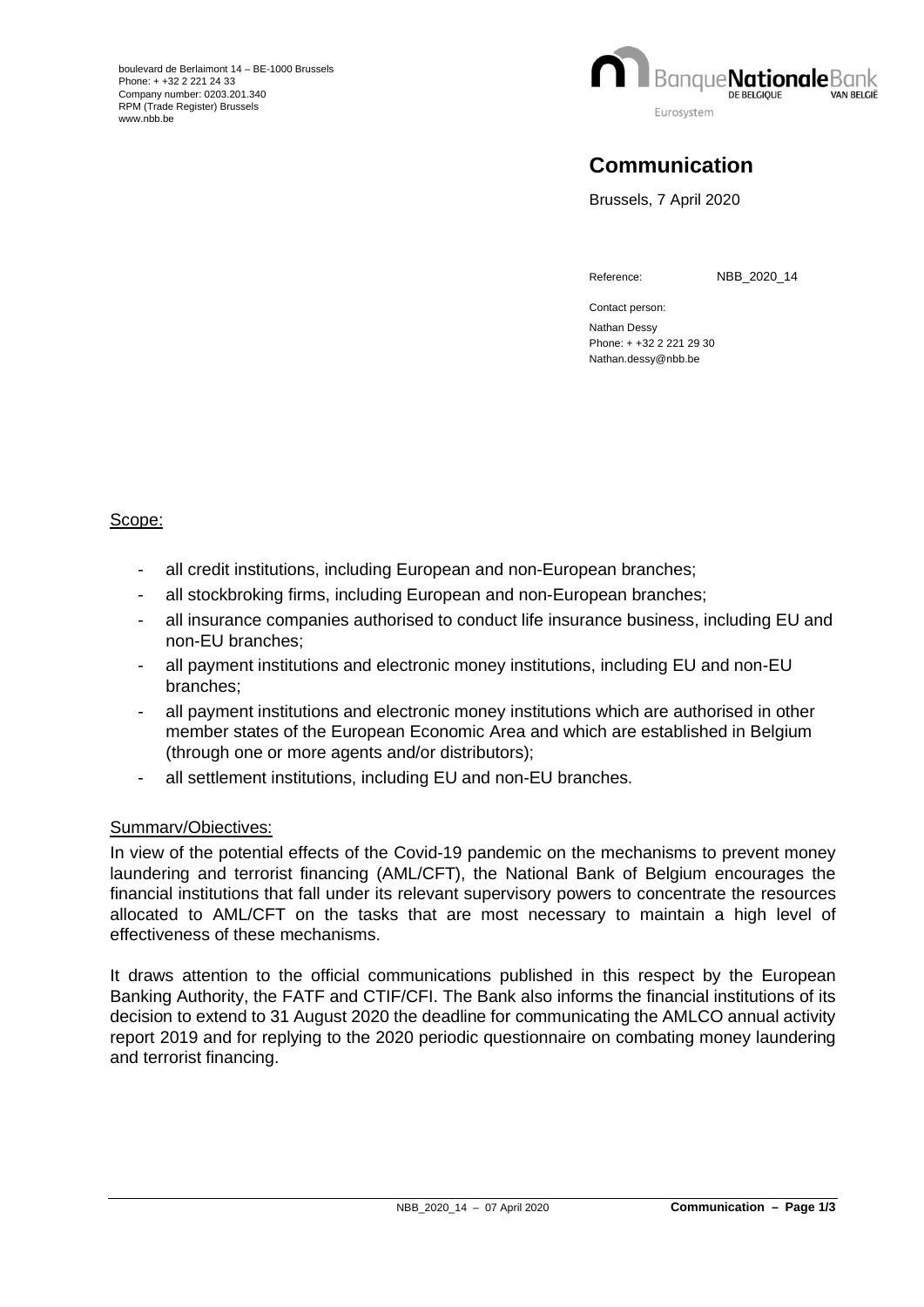Dear Sir, Dear Madam,

The Covid-19 epidemic causes a health crisis of exceptional magnitude, and the National Bank of Belgium ("the Bank") can only encourage all financial institutions falling under its supervisory powers to comply fully with the measures adopted by the Belgian Government and to give absolute priority to the adoption of all measures to protect their managers, staff, agents and customers as effectively as possible from contamination and its potentially dramatic consequences.

The Bank is, however, aware that these measures, which contribute to safeguarding public health, in particular systematic and widespread teleworking over a long period of time, have and will continue to have a significant impact on the performance of many tasks. This also applies to tasks relating to the prevention of money laundering and the financing of terrorism (AML/CFT).

Taking into account these effects, the Bank encourages financial institutions to concentrate the resources available to them for implementing their internal AML/CFT mechanisms on the tasks that are most necessary to maintain a high level of effectiveness in detecting and analysing atypical transactions, as well as in reporting suspicious transactions, funds and facts to CTIF/CFI, in accordance with legal obligations.

Unfortunately, in crisis situations, ill-intentioned persons and criminal organisations systematically try to take advantage of such situations to deploy their criminal activities in order to illicitly enrich themselves by exploiting the legitimate fears of the population.

The European Banking Authority ("EBA") and the Financial Action Task Force ("FATF") have recently issued official statements encouraging financial institutions to remain vigilant in order to effectively detect and report transactions, funds and facts suspected of being related to money laundering or terrorist financing. The Bank invites the financial institutions to read these official statements on the respective websites of EBA (see [Statement on actions to mitigate financial crime risks in the COVID-19 pandemic\)](https://eba.europa.eu/sites/default/documents/files/document_library/News%20and%20Press/Press%20Room/Press%20Releases/2020/EBA%20provides%20additional%20clarity%20on%20measures%20to%20mitigate%20the%20impact%20of%20COVID-19%20on%20the%20EU%20banking%20sector/Statement%20on%20actions%20to%20mitigate%20financial%20crime%20risks%20in%20the%20COVID-19%20pandemic.pdf) and the FATF (see Statement by the FATF President: [COVID-19 and measures to combat illicit financing\)](https://www.fatf-gafi.org/publications/fatfgeneral/documents/statement-covid-19.html). In particular, the FATF and EBA statements alert the financial community to the surge of a range of criminal activities appropriating the Covid-19 crisis.

Early indications are that this increase in criminal activity may include fraud, scams including advertising and trafficking in counterfeit medicines, fraudulent investment offers, phishing, fundraising for fake charities and various medical scams targeting innocent victims.

The Bank also draws attention to the warning published on 6 April 2020 by CTIF/CFI on its [website,](https://ctif-cfi.be/website/index.php?option=com_content&view=article&id=238&catid=35&Itemid=145&lang=fr) the aim of which is to raise awareness among financial institutions about the short-term consequences of the current situation on types of crime underlying money laundering, especially fraud (see [Communication](https://ctif-cfi.be/website/index.php?option=com_content&view=article&id=238&catid=35&Itemid=145&lang=fr) [COVID19](https://ctif-cfi.be/website/index.php?option=com_content&view=article&id=238&catid=35&Itemid=145&lang=fr) in French, and [Mededeling](https://www.ctif-cfi.be/website/index.php?option=com_content&view=article&id=238&catid=35&Itemid=145&lang=nl&jjj=1586169401405) COVID19 in Dutch).

It therefore invites the financial institutions that fall under its supervisory powers to take the necessary measures to maintain both their transaction monitoring mechanisms and their AML/CFT units fully effective and efficient, to enable them to rapidly detect atypical transactions likely to be linked to such criminal activities, to analyse them effectively, and to report without delay to CTIF/CFI the transactions, funds and facts that this analysis would lead them to consider suspicious of being linked to money laundering.

In their official statements, the FATF and EBA also stress the importance of proactive interactions between public authorities and companies subject to AML/CFT obligations, in order to provide an adequate response to the risk of an upsurge in criminal activities that may be generated by the health crisis.

The analysis of atypical operations may lead AMLCOs to detect indications of the emergence of new patterns of criminal activity underlying money laundering which should be brought to the attention not only of the authorities but also of the financial community as a whole, in order to combat them as effectively as possible. Apart from reporting suspicious transactions, funds and facts to CTIF/CFI, which is of course still required by law, the Bank urges AMLCOs that find such indications to communicate this information by email, both to CTIF/CFI at [info@ctif-cfi.be](mailto:info@ctif-cfi.be) and to the Bank at [supervision.ta.aml@nbb.be.](mailto:supervision.ta.aml@nbb.be) If such e-mails should be addressed to them and if it would prove to be necessary to share this information with all financial